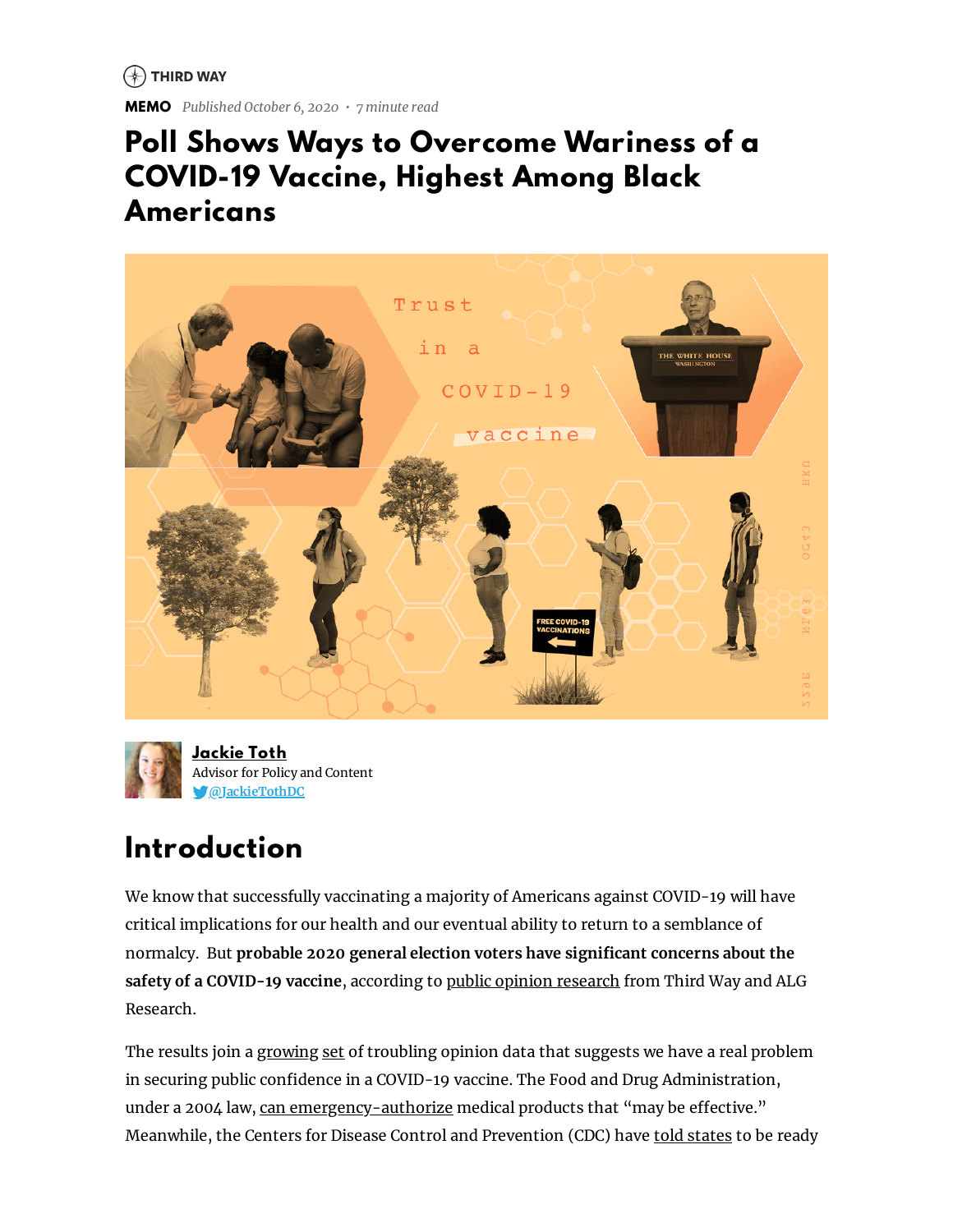to distribute a COVID-19 vaccine before clinical trials end and as soon as late October. That permission and timeline raise [fears](https://www.washingtonpost.com/health/2020/09/02/fda-coronavirus-vaccine-emergency-authority/) that the vaccine could be approved before it is deemed safe or effective—further shaking the public's trust in the process. Former health officials and experts, including a vaccine developer, have already [cautioned](https://www.nytimes.com/2020/09/17/opinion/coronavirus-vaccine.html) as [much](https://www.nytimes.com/2020/06/08/opinion/trump-coronavirus-vaccine.html).

The poll was conducted among 800 likely November 2020 voters online from July 23-29, 2020, in seven battleground states, as part of a broader public opinion research project into Americans' trust in science, whose full results are forthcoming. The survey followed a threeday, six-part virtual focus group conducted on QualBoard (more information is provided in the Methodology section).

President Donald Trump's [repeated](https://apnews.com/30b35bfadcc9e827c81986e86ced4b15) derision of facts, science, and medical experts—even amid his own COVID-19 [infection—has](https://thehill.com/homenews/administration/519740-trump-tells-americans-dont-let-coronavirus-dominate-you-following-his) fueled massive uncertainty. Even Facebook and Twitter have had to take [down](https://www.washingtonpost.com/technology/2020/08/05/trump-post-removed-facebook/) or flag Trump's COVID-19 posts as misinformation. Under the current administration, the CDC "is being [challenged](https://www.washingtonpost.com/outlook/2020/07/14/cdc-directors-trump-politics/) with partisan potshots, sowing confusion and mistrust at a time when the American people need leadership, expertise and clarity," according to three former CDC directors and one acting director, from both parties. Seven former FDA commissioners have raised similar [concerns](https://www.washingtonpost.com/opinions/2020/09/29/former-fda-commissioners-coronavirus-vaccine-trump/).

With only half of Black Americans polled saying they would take the vaccine, work remains to be done to boost public confidence in vaccine trials and development. Amid this skepticism, however, Third Way finds that the CDC, Dr. Anthony Fauci, and others could play a pivotal role in increasing voters' confidence that the COVID-19 vaccine works safely. Trump's decision to sow doubts about the coronavirus—its virulence, its prevention, and its treatment—will require a concerted push from trusted messengers to encourage Americans to take the COVID-19 vaccine. Without it, they risk prolonging its spread.

### **Voters Register Low Trust in a COVID-19 Vaccine**

**Fewer than half (46%) of voters said they would denitely take the COVID-19 vaccine in the next year** if it's widely available for cheap or free. Another 26% said they would probably take the vaccine.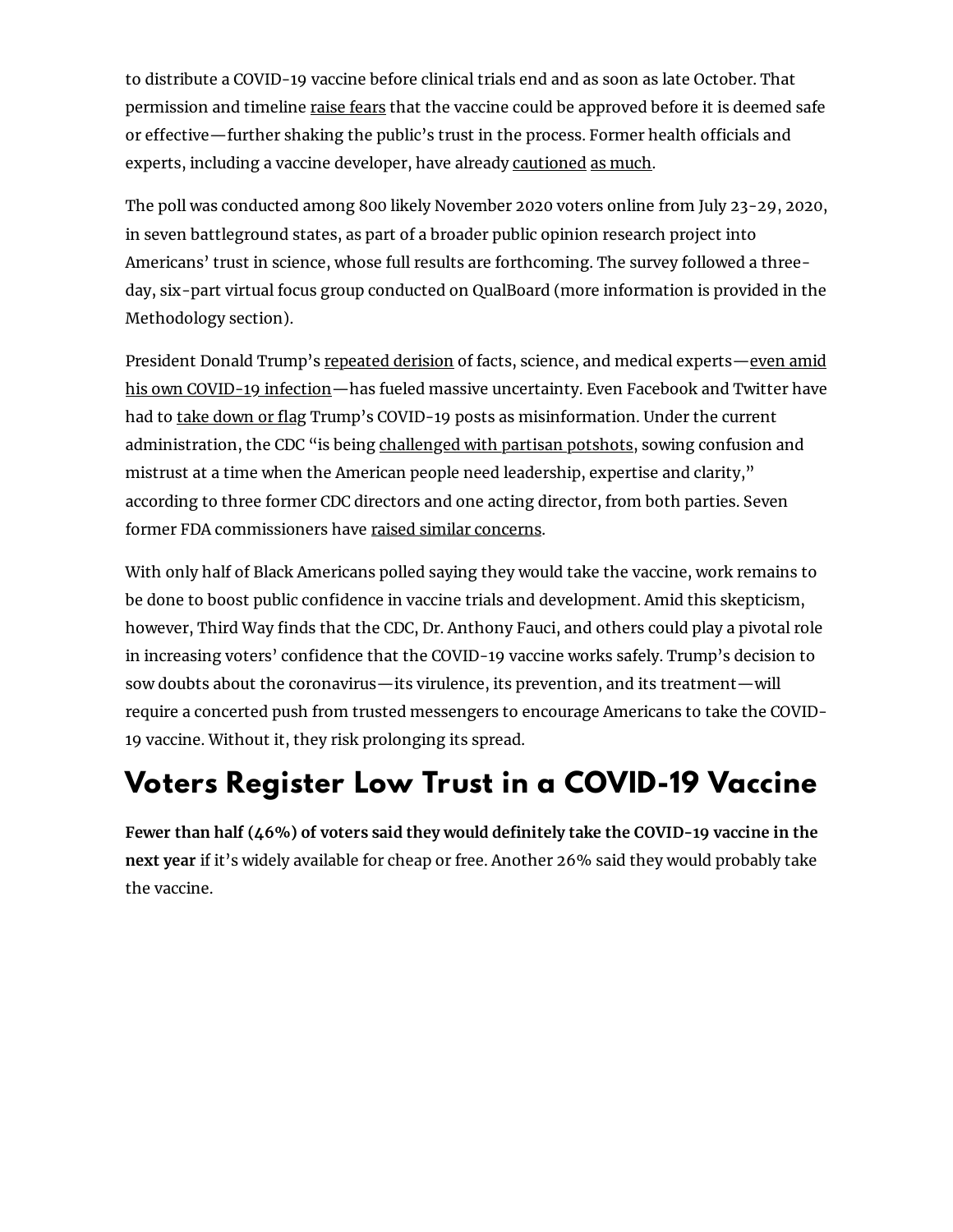# **Trust in COVID-19 Vaccine**

#### If in the next year a coronavirus vaccine is widely available and offered to you for cheap or free, would you take it?

| Definitely would take it                                                   | 46%              |
|----------------------------------------------------------------------------|------------------|
| Probably would take it                                                     | 26%              |
| <b>Total take it</b>                                                       | 72%              |
| Probably would not take it                                                 | 8%               |
| Definitely would not take it                                               | 9%               |
| Total not take it                                                          | 17%              |
| Don't know                                                                 | 10%              |
| Source: COVID Vaccine Trust Survey, Third Way and ALG Research, July 2020. | <b>THIRD WAY</b> |

This is consistent with other recent [polling](https://docs.cdn.yougov.com/c97p828als/20200911_yahoo_coronavirus_crosstabs.pdf), which has shown a precipitous drop in the number of US adults who intend to get a COVID-19 vaccine once it's available, with less than a third  $(32\%)$  answering in the affirmative, and more than half  $(51\%)$  planning to get the vaccine after waiting to see what happens to others who take it.

In the QualBoard, many participants variously believed in the safety and efficacy of vaccines; said that new vaccines had been modified and weren't as good for the body; or raised the widely debunked concern that vaccines cause or are correlated with autism. Consistent with these sentiments, concerns over the vaccine's safety, potential side effects, or potential to sicken were together far and away the most common concerns survey respondents expressed in open-ended responses (41%), including 51% of Black Americans and 53% of Latinos. Safety concerns trumped worries over its cost, efficacy, accessibility, rush to development, hesitancy at receiving an early vaccination, and others.

Several online focus group participants said their trust in vaccine researchers was unchanged in light of how scientists have handled coronavirus or weren't sure. "However, if they rush a vaccine and start offering it to the public sooner than they should I will trust them way less," caveated a Republican-leaning white female in Arizona aged 25-29.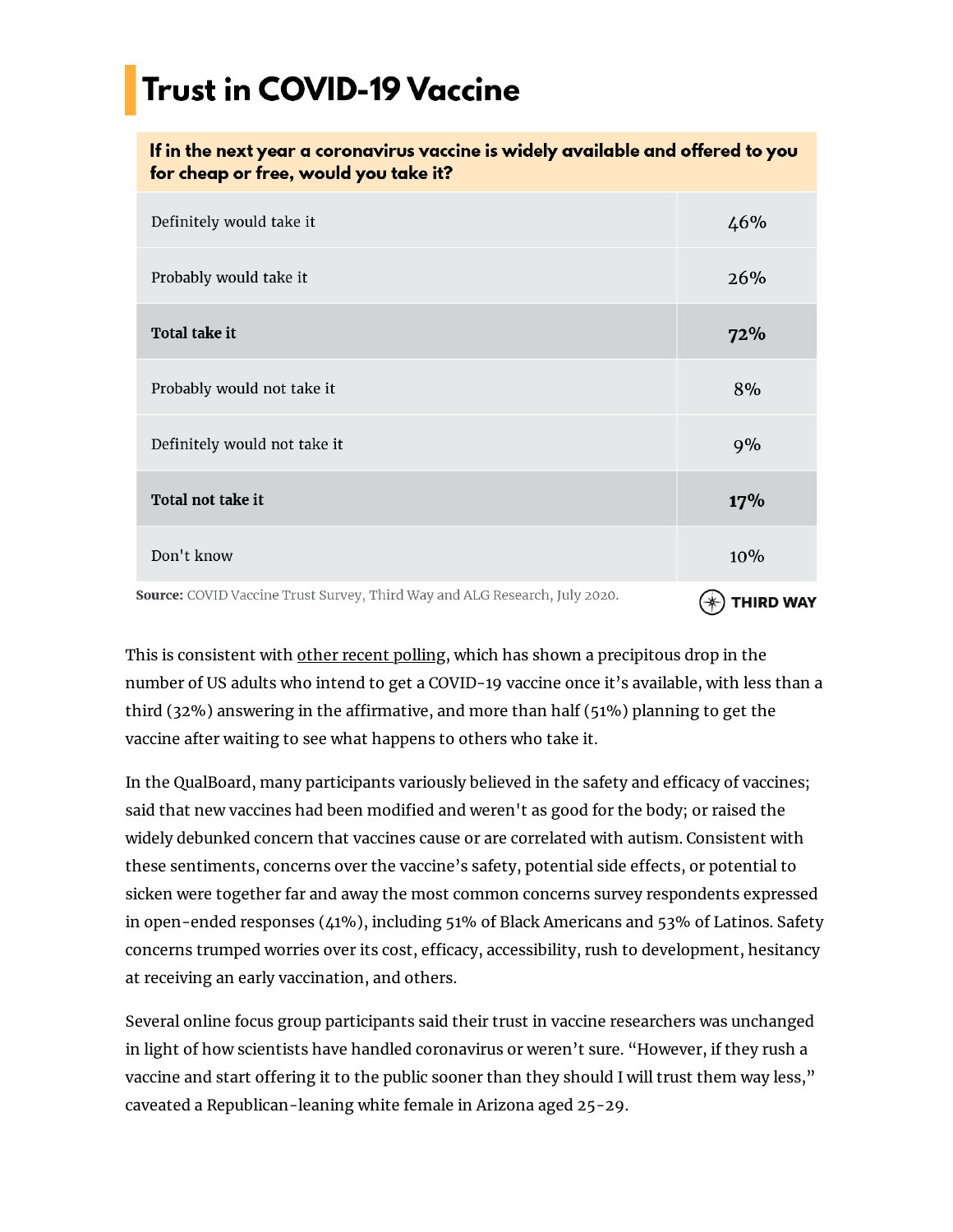### **Black Americans Have Less Trust in a COVID-19 Vaccine**

Just 50% of the Black Americans we polled said they would be willing to take the vaccine significantly lower than the 76% of whites and  $74\%$  of Latinos who said the same.

Black Americans have faced a grotesque history of inequities in health care and medical mistreatment, exemplified by the Tuskegee [experiment](https://www.history.com/news/the-infamous-40-year-tuskegee-study), in which federal researchers misled and refused treatment to Black syphilis patients for decades. Structural racism is still prevalent in health care. For example, doctors overly [m](https://www.nytimes.com/interactive/2019/08/14/magazine/racial-differences-doctors.html)[isdiagnos](https://www.healthline.com/health/racism-mental-health-diagnoses#Mental-health-professionals-dont-know-how-to-diagnose-Black-people)[e](https://www.nytimes.com/interactive/2019/08/14/magazine/racial-differences-doctors.html) Black patients and discount their pain, which weighs on their trust in the US medical system. In our online focus group, a Black woman in Georgia aged 25-29 said, "I have my own personal reservations about vaccines, especially when it comes to the mistreatment of African-Americans in health, science and medicine in general." Another Black woman in Michigan, aged 60-64, said she takes what scientists say with some hesitancy, pointing to their use of unsuspecting Black Americans for scientific research.

Worryingly, people of color are also [underrepresented](https://www.statnews.com/2020/08/14/covid-19-clinical-trials-are-are-failing-to-enroll-diverse-populations-despite-awareness-efforts/) in clinical trials for COVID-19 vaccines, likely due to a mix of insufficient outreach and mistrust in the trials—something Fauci has said needs [improvement](https://www.c-span.org/video/?475495-1/dr-anthony-fauci-cautiously-optimistic-coronavirus-vaccine-end-year) in order to increase confidence in the vaccine.

The share of white Democrats intending to take or probably take the vaccine stands much higher, at 88%, along with whites aged 65 and older (84%). Groups proportionally less likely to intend on taking it include Republicans at large (69%), voters under 35 (66%), and independents (64%).

### **The Best Messages for the Best Messengers**

The survey makes clear that it may be possible to boost public trust in a COVID-19 vaccine if certain messengers successfully convey its safety and effectiveness. Meanwhile, some messages may resonate more strongly with specific demographics.

For example, while the survey did not include the role of the FDA in approving vaccines, the poll shows that federal public health agencies hold sway with the public: Seventy-five percent of a split sample of respondents said they would definitely or probably get the vaccine if they heard a federal public health agency vouch for the safety and effectiveness of the vaccine based on rigorous standards. Among tested messages, this one appealed to the largest share of the respondents who said they'd only probably take the vaccine: 28% of those wavering said they would definitely take it upon hearing this kind of information. Fauci's personal guarantee of its safety and efficacy similarly appealed to 20% of the probable vaccine takers, in another split sample.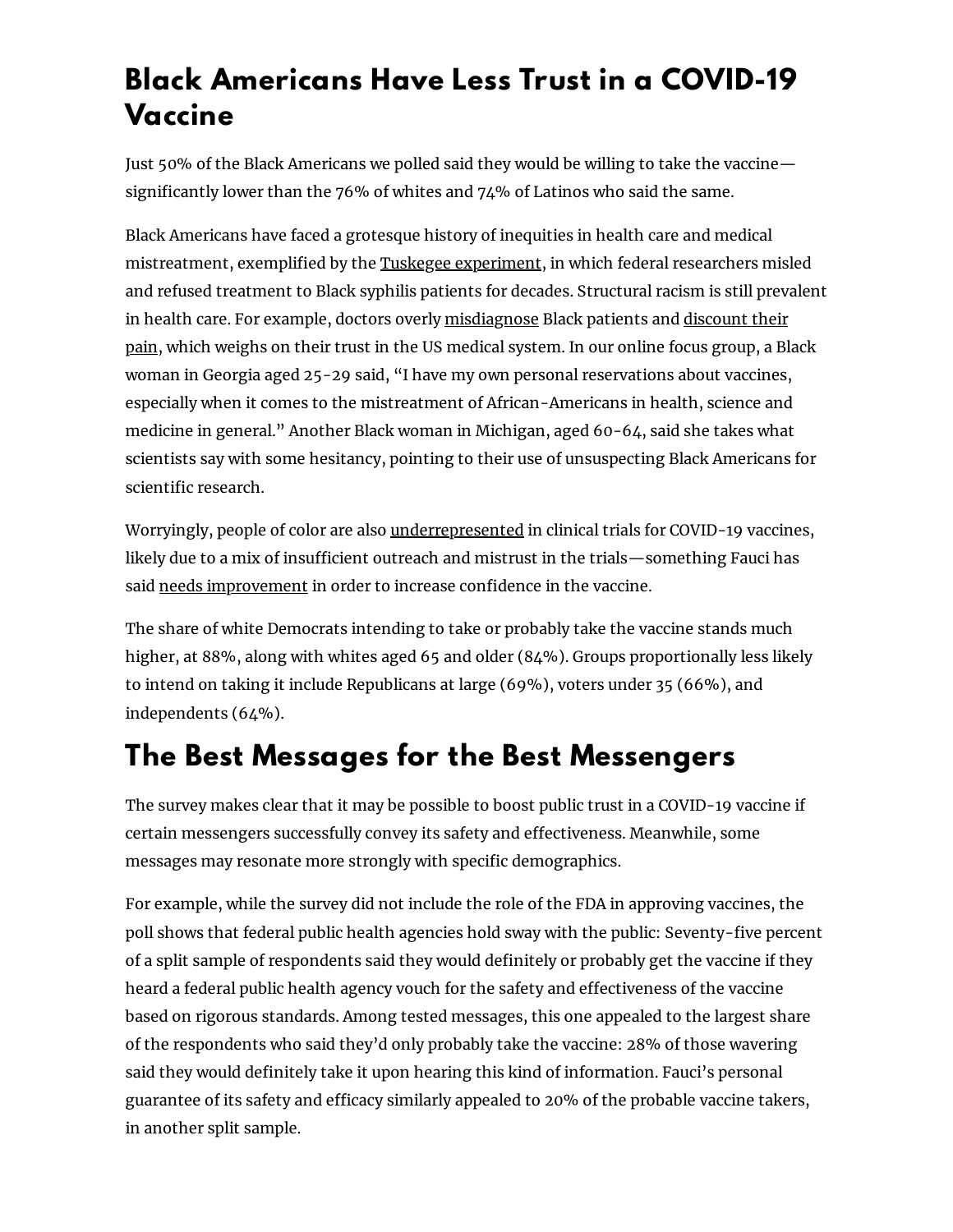But while the CDC and Fauci move hearts and minds, certain political figures may be less persuasive. Even if Trump and Vice President Joe Biden recommend that people take the vaccine, only 5% of waverers in a split sample said they would definitely get it based on that information. Comparably few waverers (9%) said they would take it if Trump, Biden, and former Presidents Barack Obama and George Bush all recommended it.

In the survey, voters responded most to an economic recovery rationale for taking the vaccine (28%), followed by one that focused on the general safety of any vaccine approval process (24%). The economic message appealed to white voters in particular (31%), while Black Americans agreed most with the safe process rationale (30%). Latino voters found the economic message equally salient with the notion that taking the vaccine makes one less likely to pass the virus onto a loved one (both at 27%).

# **Vaccine Messaging**

| Which of the following is the best reason to take the vaccine when it's available?                                                                          |                  |
|-------------------------------------------------------------------------------------------------------------------------------------------------------------|------------------|
| The more people who get vaccinated, the quicker we can open up the economy<br>and get things moving again                                                   | 28%              |
| Any vaccine that comes to market by law has to go through an approval process<br>that makes sure it's safe and effective, and this one will be no different | 24%              |
| If I take it, I'm less likely to unknowingly pass the virus to a loved one who<br>could get sick and die                                                    | 18%              |
| If I take it, it will be safe to have the human contact and normal life that we've<br>all missed                                                            | 17%              |
| None of these                                                                                                                                               | $12\%$           |
| <b>Source:</b> COVID Vaccine Trust Survey, Third Way and ALG Research, July 2020.                                                                           | <b>THIRD WAY</b> |

# **Methodology**

Third Way partnered with ALG Research on a two-part public opinion research project in July 2020. The first stage was an online focus group run through QualBoard from July 13-15. Twenty-two urban/suburban general election voters participated, hailing from Arizona, Colorado, Florida, Georgia, Maine, Michigan, North Carolina, Pennsylvania, Texas, and Wisconsin. The participant pool included a mix of males and females, age groups, races, selfidentified party affiliations, and belief in the causes of climate change. A breakdown of the demographics is available [here](https://docs.google.com/spreadsheets/d/1jh5U_ccBD4DEYpkjl9M63S6a3XlgCgi5Fs7InZ2NN2g/edit#gid=0).